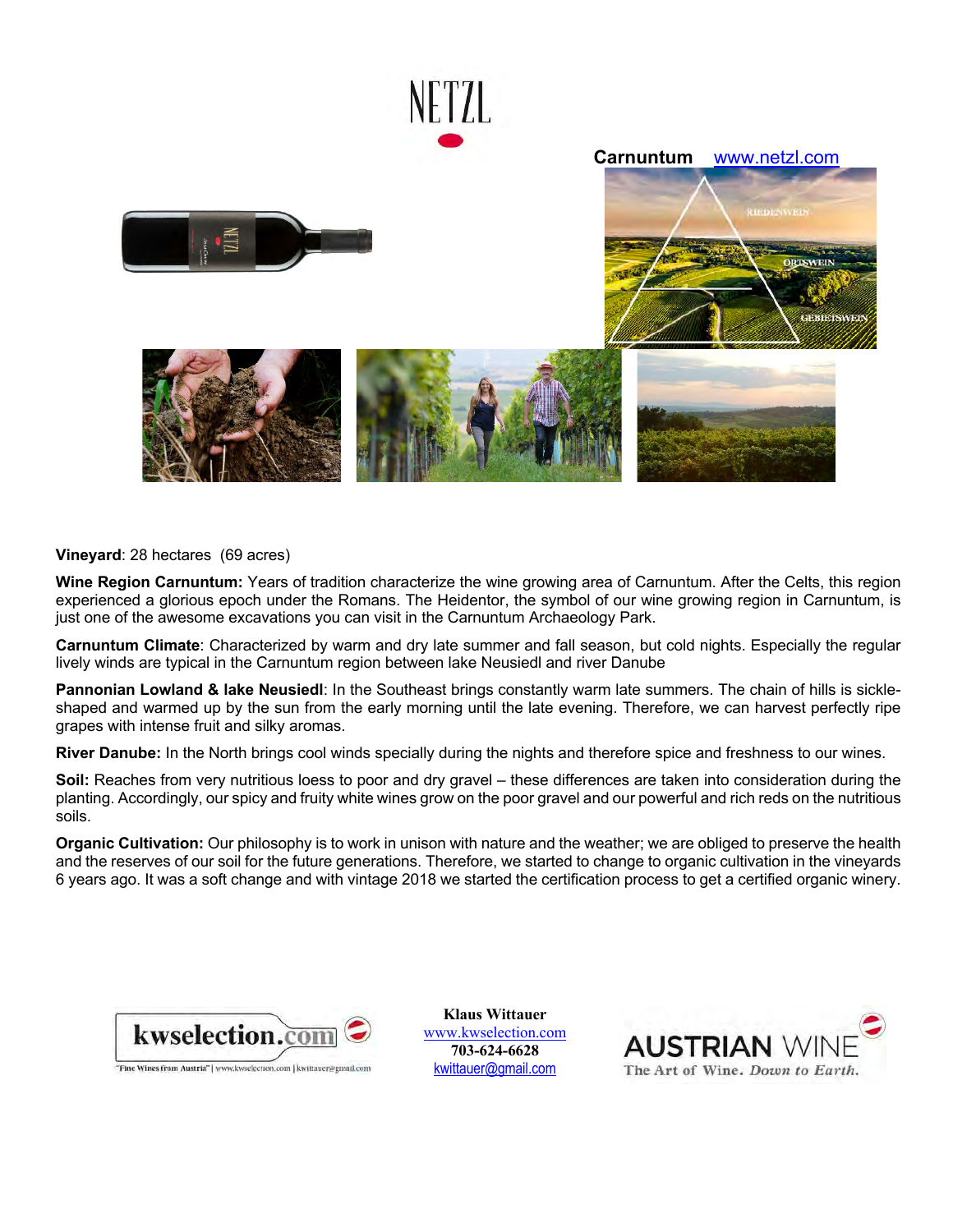

### **Netzl Grüner Veltliner Carnuntum 2020**

Classic aromas of Grüner with no shortage of fruits such as green apples. On the palate white pepper, fresh and balanced. Serve with Austrian cuisine such as Wiener Schnitzel or any fried goods, pickled knuckle of pork, cold buffets, fish and salads

*Alc. 12.5% acidity 5.9g/l residual sugar 1g/l* 

### **Netzl Chardonnay Carnuntum 2020**

A blend of two vineyards, which benefit from the cool winds off the Danube especially during the hot summer nights, that gives this Chardonnay its perfect harmony. Beautiful tropical fruit aromas are balanced by great acidity built on good minerality. Juicy fruit and some spice on the nose, yellow apples and melons and some hay along with good acidity give this wine the fresh animating finish.

Unoaked - aromas of pineapple, lots of yellow apple, gardenia blossoms and a bit of toasted pie dough. A creamy palate followed up by a zingy acidity that finishes clean with a touch of apple skin bitterness. Sipping this, you see a tremendous versatility in how you'd use this wine - it's clean and zippy enough to have as an aperitif but has enough body and complexity to pair with anything you'd normally pair a Chardonnay with. *Alc. 13.5% acidity 5.7 g/l residual sugar 2.1 g/l* 



### **Netzl Carnuntum Cuvee classic 2018/19** 40% Zweigelt 40% Blaufränkisch 20% Merlot This beautiful Carnuntum Cuvee is aged for a few months in large oak barrels. The wine has a ruby-garnet color, red berries in the nose and nice herbal nuances. On the palate, it is very smooth showing nice ripe tannins. Serve with pork, chicken and also some Italian foods like pasta Bolognese.*Alc. 13.5% acidity 5.2g/l residual sugar 1.2 g/l*

2018 WINEENTHUSIAST **91** POINTS Netzl 2017 Carnuntum Cuvée Classic Red (Carnuntum)

*"Fresh, almost crunchy red cherry has a totally honest fresh-faced appeal. This puts fruit first, captured at the perfect intersection of ripeness and freshness. This is enlivening, vigorous and huge fun with a lip-smacking finish." ANNE KREBIEHL MW* \$22



#### **Netzl Rubin Carnuntum Zweigelt 2018/19**

100% Zweigelt is aged in small used French oak barrels which gets to be called "Rubin Carnuntum", a regional trademark. It has a dark ruby garnet color with ripe cherry fruit in the nose. Great fruit on the palate, very balance and ripe tannins on the long pleasant finish. This is a Zweigelt with charm and elegance. Serve with dark meats like lamb, beef or Game. Also can be served with Chicken in a red wine sauce or with wild<br>Mushrooms. Alc. 13.5% acidity 5.3a/l residual sugar 1.1a/l Alc. 13.5% acidity 5.3g/l residual sugar 1.1g/l

## **WINEENTHUSIAST 91 POINTS Netzl 2017 Rubin Zweigelt (Carnuntum)**

*"Mellow vanilla on the nose suggests a smooth body. The palate obliges with lots of black-cherry fruit edged with tar and mocha. This is dense, bright and full of fruit but comes with a lovely fresh, dry finish." ANNE KREBIEHL MW* \$30

**Netzl "Edles Tal" Göttlesbrunn Carnuntum 2018** *65% Zweigelt, 25% Merlot and 10% Syrah* Named after the vineyard "Edles Tal", which means "noble valley". A Zweigelt blend with new world influences, dark ruby garnet, fine nuances of spice, delicious fruit and well balanced. Pair with dark meat,



# **93 POINTS Netzl 2017 Edles Tal (Carnuntum)**

*"A lifted, ethereal nose combines plum, floral overtones and graphite. The palate confirms these aromatic notions*  and portrays them in a concentrated, tight fashion, held in a taut, firm structure. This is full bodied but fresh, bold but *toned, outlined by wonderful acidity. It still needs to relax a bit, so drink from 2025–2035. KWSelection.com."* — *ANNE KREBIEHL MW* \$39



### **Netzl "Anna-Christina" Ried Bärnreiser 1ÖTW Carnuntum 2018**

lamb, beef or game. Also goes well with a selection of different kinds of cheeses.

65% Zweigelt 25% Merlot 10% Cabernet Sauvignon The combination of the best Zweigelt fruit in Austria with the meaty fruit of Cabernet Sauvignon and the viscosity of the velvet Carnuntum Merlot has a dark ruby garnet color. It shows juicy berries on the palate, great complexity and a smooth finish with super ripe tannins. Great now, but with very good aging potential.

*Alc. 14% – acidity 5.1 g/l residual sugar 1.4 g/l* 

*Alc. 14% – acidity 5.1g/l – residual sugar 1g/l* 

*Falstaff – Austria 97pts. Deep dark ruby with purple reflections, brightening at the rim. An inviting bouquet of dark chocolate, black forest-fruit confit, a hint of plums, and herbal spices. Complex, taut, and elegant, with a well-integrated acid structure, fine fruit expression, and caramel on the long finish. A versatile food wine with certain aging potential.*

**95 POINTS Netzl 2017 Ried Bärnreiser Anna-Christina (Carnuntum)** *ANNE KREBIEHL MW KWSelection.com. Cellar Selection.* \$69